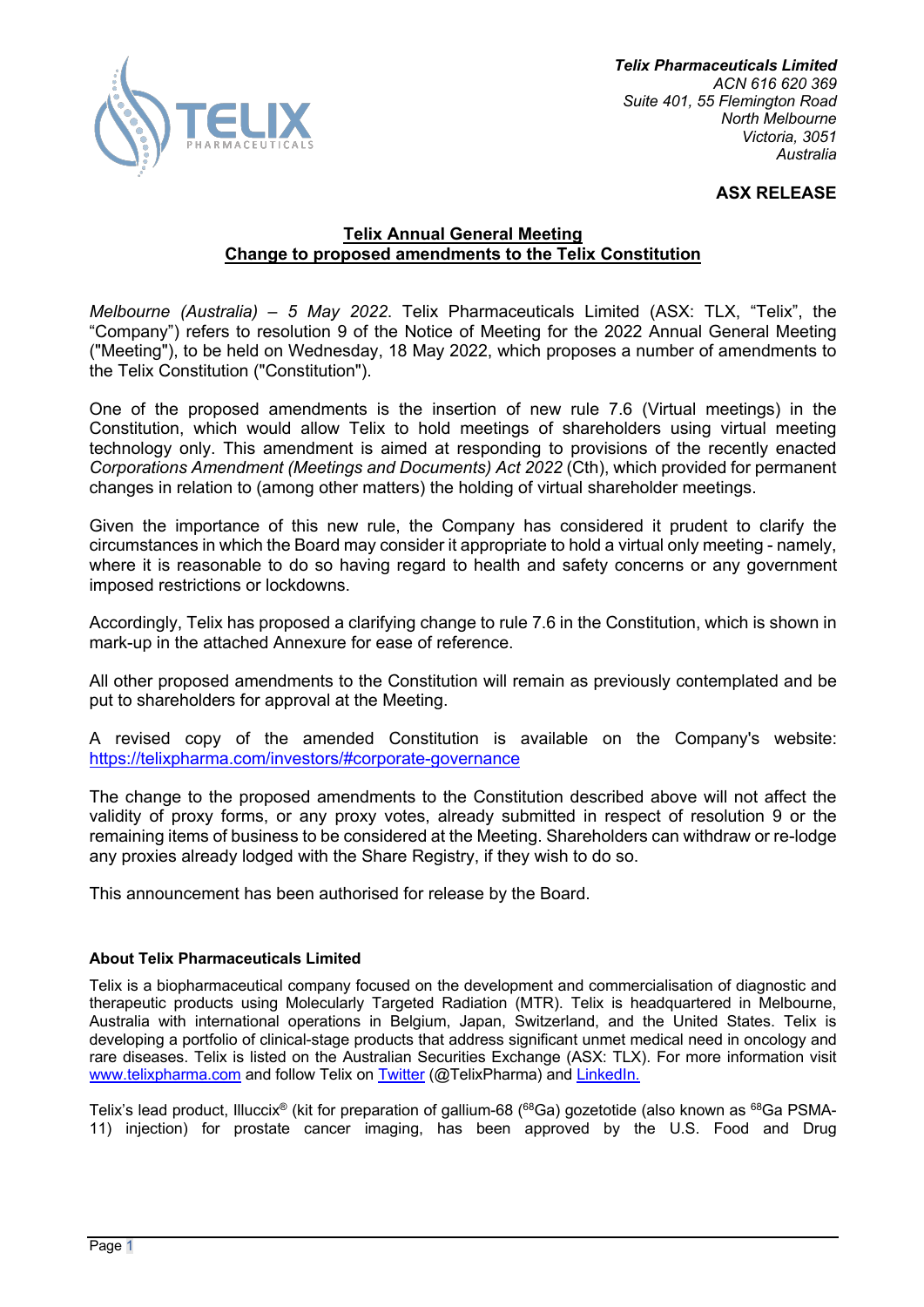Administration(FDA), <sup>1</sup> and by the Australian Therapeutic Goods Administration (TGA). <sup>2</sup> Telix is also progressing marketing authorisation applications for this investigational candidate in Europe<sup>3</sup> and Canada.<sup>4</sup>

### **Telix Investor Relations**

Ms. Kyahn Williamson Telix Pharmaceuticals Limited SVP Corporate Communications and Investor Relations Email: kyahn.williamson@telixpharma.com

### **Annexure**

### **7.6 Virtual meetings**

- (a) The Board may determine, where it is reasonable to do so having regard to health and safety concerns or any government imposed restrictions or lockdowns, that there be no physical place of a general meeting and that the general meeting may be conducted virtually such that each participant in the meeting is linked by an instantaneous audio-visual communication device which, by itself or in conjunction with other arrangements:
	- (i) gives the members entitled to attend the meeting, as a whole, a reasonable opportunity to participate in proceedings, including a reasonable opportunity to exercise a right to speak and ask questions (either orally or in writing, at the member's election);
	- (ii) enables the chairperson to be aware of proceedings of the meeting;
	- (iii) enables the members attending the meeting to vote on a show of hands or on a poll; and
	- (iv) enables all documents required or permitted to be tabled at the meeting to be made accessible to the members attending the meeting (either before or during the meeting).

in which case a member present via the audio-visual communication device is taken to be present at the general meeting and entitled to exercise all rights as if he or she was present at the general meeting.

- (b) A meeting that is held in accordance with rule 7.6(a) must be held at a time that is reasonable at the registered office of the company.
- (c) If, before or during the general meeting, any technical difficulty occurs where one or more of the matters set out in rule 7.6(a) is not satisfied, the chairperson may:
	- (i) adjourn the meeting until the difficulty is remedied; or
	- $(i)$  continue to hold the meeting in each place which is linked under rule 7.6(a) and transact business, and no member may object to the meeting being held or continuing.
- (d) Nothing in this rule 7.6 or in rule 7.9 is to be taken to limit the powers conferred on the chairperson by law.

<sup>1</sup> ASX disclosure 20 December 2021.

<sup>2</sup> ASX disclosure 2 November 2021.

<sup>3</sup> ASX disclosure 10 December 2021.

<sup>4</sup> ASX disclosure 16 December 2020.